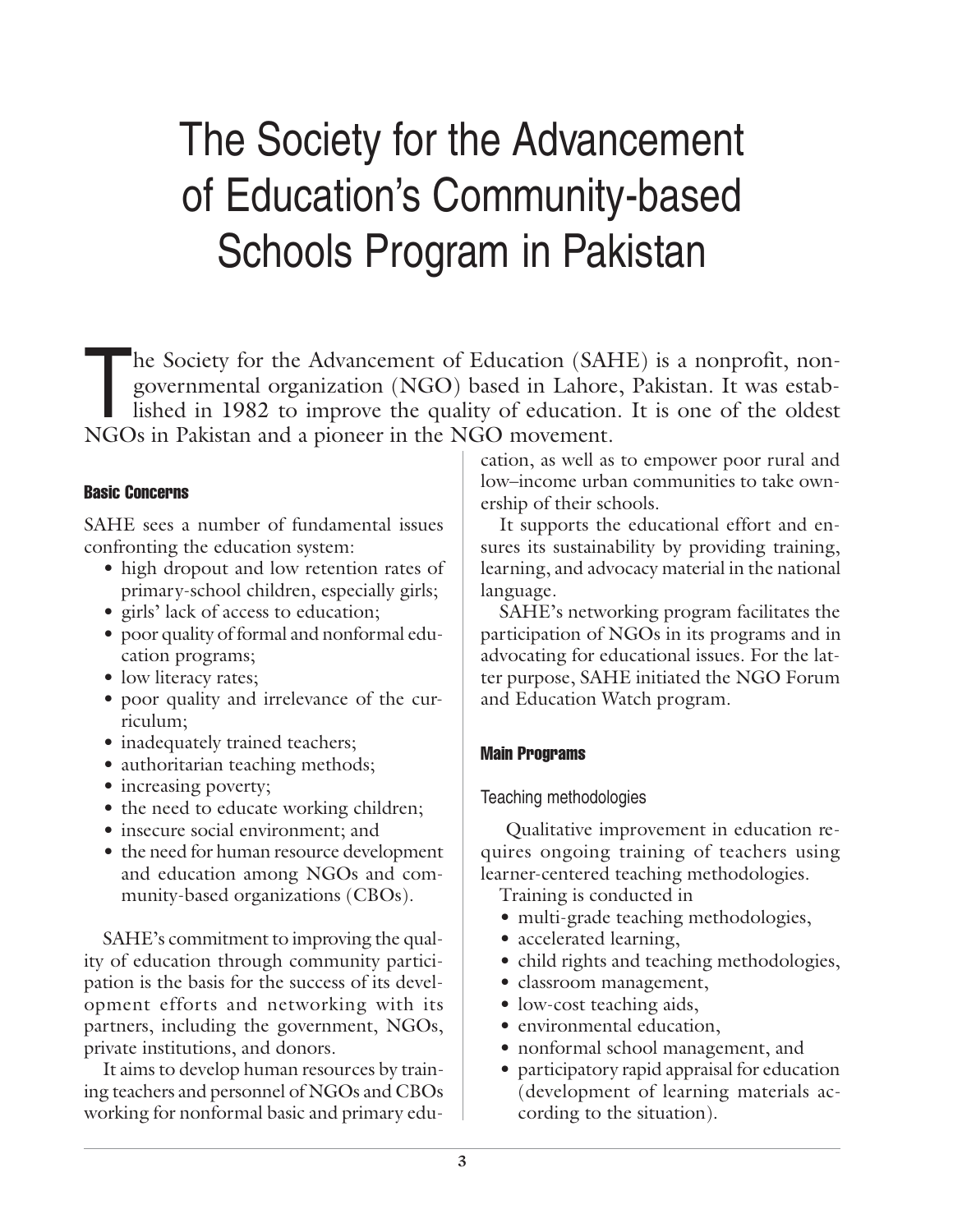#### Community participation in education

Community participation is essential to ensure that quality education is available to the majority of children.

Training is conducted in

- community work,
- planning a community-based school program,
- participatory rapid appraisal,
- education,
- community participation,
- project development, assessment, and monitoring, and
- training of trainers in all the above areas.

## Community-based primary schools

SAHE has established 41 community-based schools for children of primary-school age in disadvantaged rural and urban Punjab communities. The schools are staffed by 41 female teachers, who teach 1,230 children, mostly girls. The sustainability of and continued support for quality education is a matter of concern.

## NGO Forum and Education Watch

The program aims to identify persistent issues that constrain the provision of quality education, and to lobby against them with government and concerned bodies. An annual report on issues in education is part of this program.

## Governance and Development Program

The program is conceptualized as a university without walls, with regional outreach. It grew out of SAHE's experience with working with NGOs and graduate students over the years and the expressed need for a program aimed at providing a broad perspective on the dynamics of social transition and development. The program is realized through an interactive learning process combining theory with practice, and the testing of a number of courses on governance, community work, and development issues.

## Development and Publication Program

The program produces training, learning, and advocacy material focusing on educational issues and problems, reading and reference material for teachers, training manuals for trainers, resource packs, translations of books and other material, posters, an NGO directory, and videos of SAHE's television series and training sessions.

## Advocacy and Networking Program

Under the program at the national level, SAHE works with the government, private sector, NGOs, and CBOs. It also networks at the international level.

#### Seminars and conferences

The SAHE Seminar Series focuses on topical issues, including education, governance, democracy, development, and rights, and encourages serious dialogue with scholars and researchers. An annual conference on education brings together practitioners and thinkers.

#### Gender and Human Rights Education

Given the low number of girls in schools and negative attitudes toward women, there is a need to address issues of gender in education. SAHE believes that access to quality education is a basic right. Awareness of rights is critical to improving attitudes and the quality of education.

Training is held in the following:

• the Universal Declaration of Human Rights, the Convention on the Rights of the Child, and the Convention on the Elimination of All Forms of Discrimination against Women;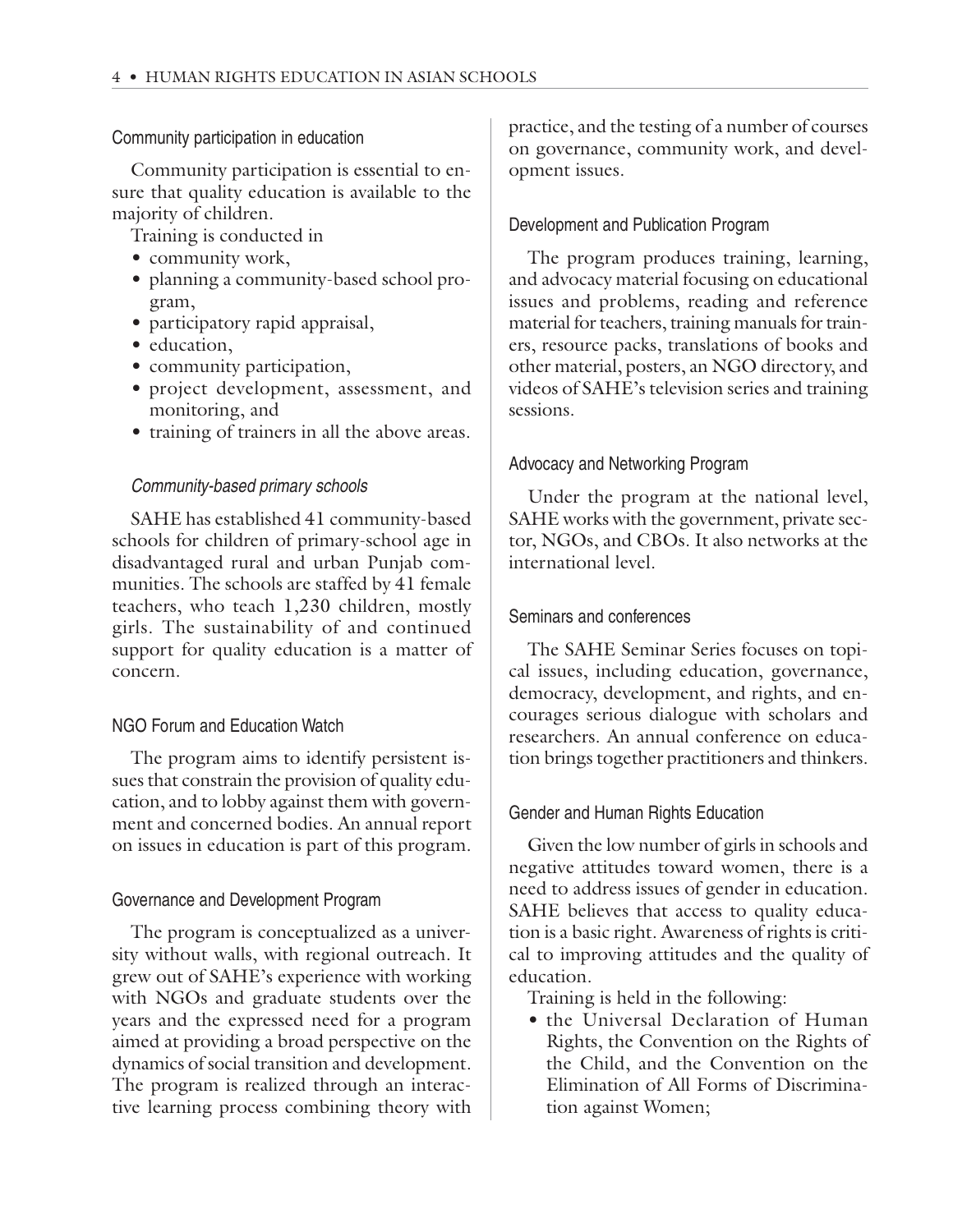- human rights and the global market economy, to show the socioeconomic causes of human rights violations;
- the State and its ideological and repressive apparatuses, with emphasis on how education is used to violate human rights and how it can be used to promote human rights;
- development and human rights, to show how development must be sensitive to human rights;
- peace issues, to show how war violates human rights;
- the use of both old and new curriculum materials to teach the above issues using role play, drama, music, poetry, dance, and play;
- gender issues in education;
- human rights and educational management;
- gender and development; and
- the use of participatory rapid appraisal for integrating and assessing gender issues.

SAHE has been connecting human rights and education since 1991, when it produced a kit for teaching human rights. The kit included a book, *Our Human Rights*, which contains several ideas on and exercises for teaching children about equality, liberty, and democracy, and an illustrated version of the Declaration. With UNICEF, SAHE also published an illustrated version of the Convention on the Elimination of All Forms of Discrimination against Women.

Since 1996, SAHE has conducted teacher training workshops on human rights, child rights, women's rights, development and human rights, peace and human rights, and political economy and human rights. The workshops are not only meant to make teachers and children understand the UN instruments but also to make them analyze the causes and dynamics of human rights violations. In each workshop, Pakistan's human rights situation is discussed in detail and teachers are asked to

analyze case studies in light of the UN instruments. The issues are then connected with teaching methods and the use of different curriculums to teach children about peace, equality, and freedom of speech, expression, and movement.

The teachers themselves devise activities and develop material during the workshops, keeping in mind that the children are at the primary level. SAHE believes that it is best that children learn to respect and fight for human rights while young. Once they are older, they become more resistant to new ideas.

The methodology devised for children includes drama, role play, story telling, poetry, songs, dance, and games. SAHE is developing a handbook on how to teach children about the importance of peace, and it includes the work produced by teachers during workshops.

SAHE's work is activity based and focused on child-centered learning methods derived from research in child psychology. SAHE believes that children can easily understand seemingly complex issues if teachers use the right approach and methodology.

It believes that human rights concepts should be introduced in social studies and civics and that violations should be seen as rooted in the context of social and political structures. Through small classroom activities, children should also be taught that the State is responsible for guaranteeing rights and how to fight for their rights at all levels.

SAHE has conducted training workshops on human rights education for 200 teachers and school administrators in all four provinces of Pakistan. It plans to develop an alternative curriculum based on human rights since the government curriculum is hopelessly inadequate for teaching children about tolerance, equality, justice, fair play, and freedom of speech, action, expression, movement, and association. The alternative curriculum will be in Urdu and contain lively stories, poems, and activities. The current didactic, lecture-based approach does not suit children.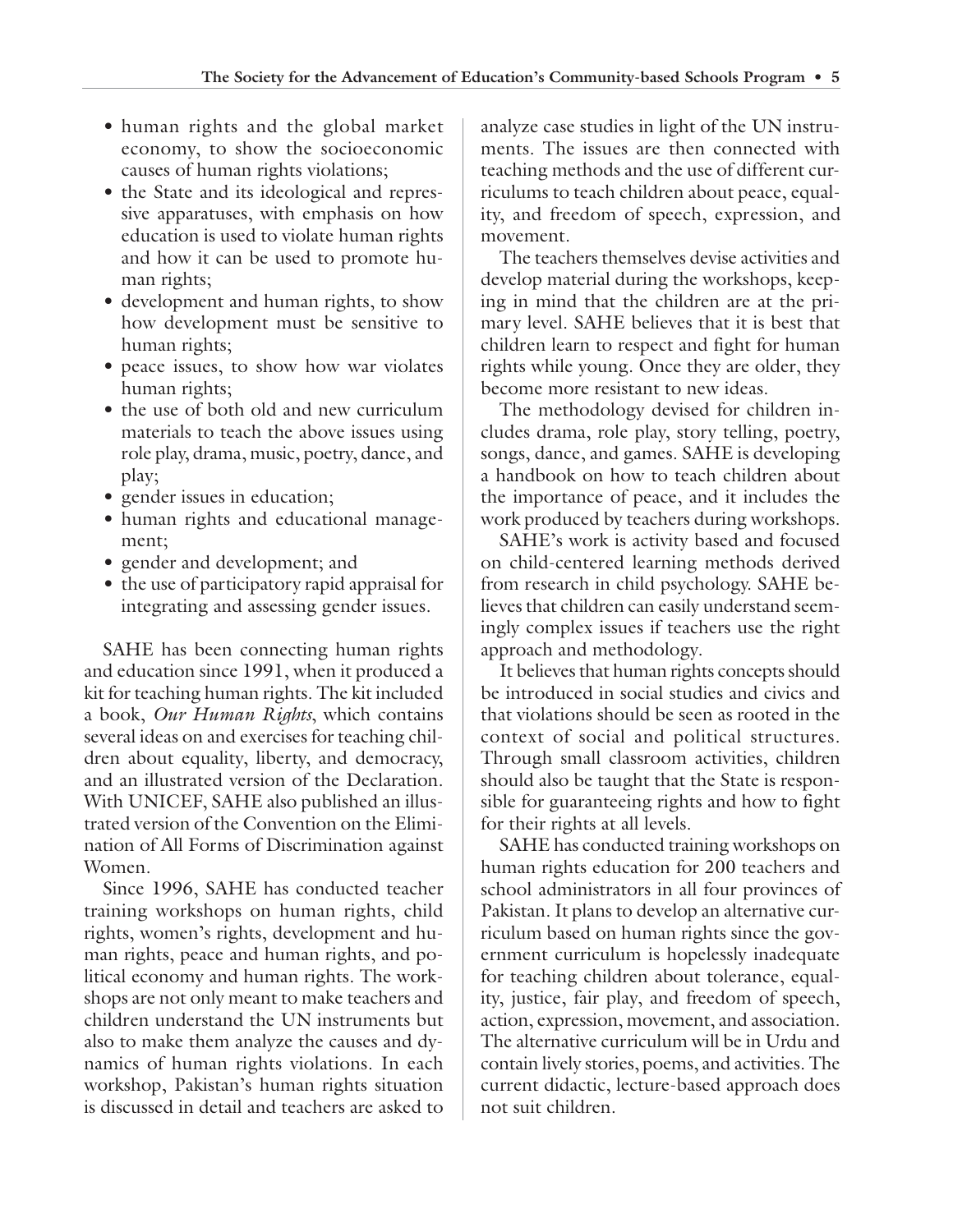SAHE believes that integrating human rights issues into social studies and language subjects helps create a just and democratic social order. Children have to be trained to think democratically from an early age so that, in the long run, an equitable and just system will develop in which all citizens, including religious and ethnic minorities, women, peasants, and workers, have just and equal access to power and resources.

SAHE also designs activities for teaching children about rights (e.g., by managing a space journey). Teachers agree that children are able to grasp the idea of basic needs and that a person's right is another's duty.

Children learn about peace through "A Message of Peace," a story about children who survived the atomic bombing of Hiroshima. They also learn the song "Keepers of Peace."

The idea of the sanctity of life is presented in "A Boy's Dream," a story about a boy who likes to catch butterflies or kill them even though he would not like the same to be done to him. Workshop participants thought that the story "Ali's Dream" could teach children about respect both for people and animals.

## Community-based Schools Program

An important program of SAHE, it set up nonformal schools in 1996 with the support of the Pakistan Literacy Commission in rural and peri-urban areas of Bahawalnagar in Punjab. This experience led to the development of SAHE's own community-based schools program. In 1997, it set up 20 such schools in Pakpattan District, also in Punjab. Since then, the number of schools increased to 40, with 40 female teachers and more than 1,000 pupils. Those who started schooling in March 1998 are now in class 4. There is one teacher for approximately 30 children. The same teacher teaches them until grade 5. The schools are located in 15 communities (9 in Arifwala district and 6 in Pakpattan).

SAHE selects communities where the schools can be established according to the following criteria:

- lack of schools for girls;
- at least 50 households each with two school-age girls who do not go to school;
- availability of female and preferably matriculate teachers;
- interest on the part of the community to have a girls' school and to provide space for it; and
- readiness on the part of the majority of parents to pay a small amount as school fees and to buy school books and other educational material for their children.

When SAHE started to set up its own nonformal schools in 1997, it took several steps:

- Identified, surveyed, and selected communities, mostly rural and populated by landless workers. Daily wage laborers and petty shopkeepers populate the peri-urban communities.
- Formed community-based Village Education Committees (VECs) and Women's Village Education Committees (WVECs) made up mostly of parents and other supportive community members. Each committee consists of six men and six women, most of whom are parents.
- Trained VEC and WVEC in school management, school policy development, opening of school bank accounts to be managed by the VECs, and setting up of a school fund.
- Identified, verified, assessed, appointed, and trained teachers with the participation of community members.
- Enrolled children and provided school start-up materials (floor mats for the children, a table and chair for the teachers, a steel trunk for storing the classroom learning materials and charts, etc.) to the VECs.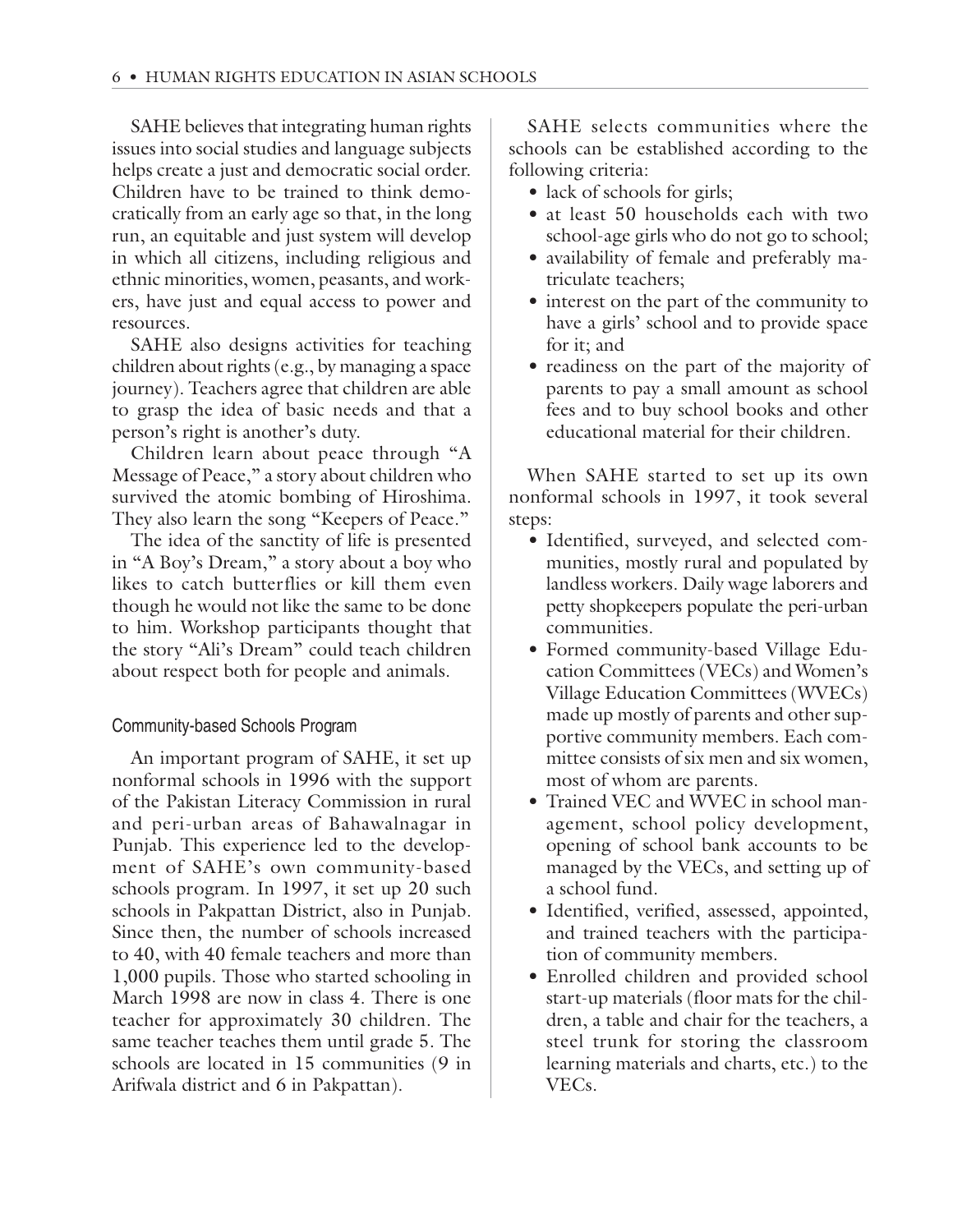## School program

The duration of the program was initially set for three years. It was believed that since there would not be long vacations and the children were older than the usual school age (which is common in rural areas), it would be possible for them to finish primary schooling in a shorter time. Six months later, the communities realized that the children were not able to complete the syllabus of class 1 and agreed to extend the program's duration to four years.

As the program developed and communities began to recognize the need for proper education, the duration of the program was further extended to five years, which is the international requirement for primary schooling. The lesson learned is that the effectiveness of any intervention must be demonstrated to ensure the ownership of the program.

To ensure the maximum participation by the community and reduce the risk of exclusion of the poorest children, only one child per household is enrolled in the school on a first-comefirst-served basis.

The books used are prescribed by the Punjab Textbook Board. In addition, supplementary materials are developed by SAHE. Teachers are trained to use the supplementary materials, which are tested in the classroom and finalized at the end of the year. Books and educational kits developed by other NGOs and some government programs are also used in the schools.

The teaching methodology used is child centered and activity based. English is taught from class 1. The children show a great deal of interest and enthusiasm in learning a new language. Children also draw, paint, and make models from mud and other low-cost materials. Each child develops a portfolio.

The schools employ ongoing assessment procedures to test the skills of children in writing, speaking, and reading, and in relating and analyzing what they see in their environment

and in books. SAHE developed its own assessment techniques and tests. Teachers are trained in administering the assessment procedures. The results of the assessment tests are shared with the teachers and VECs. The final assessment is conducted by SAHE Lahore, which also prepares the examination papers.

Punishment is strictly forbidden and the teachers are trained to be friendly and to play with children. They encourage the mothers to keep them clean. The children are also given information on basic health issues as well as a health card.

Although no uniform is required, the children and their parents decided that since children have new clothes made once a year on the occasion of Eid, they should have a uniform.

## Teacher training

Teachers receive a 10-day initial training and 4-day training every alternate month after this. Each teacher trains five times a year with SAHE trainers from Lahore. Local education promoters (one female and one male) and teacher trainers (both female) have been trained to take over this activity in the long term as an essential continuing support to teachers to ensure the quality of the program. Regular supervision and monitoring of the program ensure that the teachers apply what they have learned.

Teachers are trained in classroom management, lesson planning, and in teaching science, mathemathics, social studies, English, and Urdu through activities and games and the use of local materials. They are also being trained how to assess children regularly. The year-end assessment is held jointly by the Lahore-based and local teams.

An important aspect of the training of teachers is that it is shared with the members of the VECs and WVECs who visit the SAHE regional office, where the training is held. This ensures their cooperation and support in adopting activity-based teaching methodologies. It also gives the educated committee members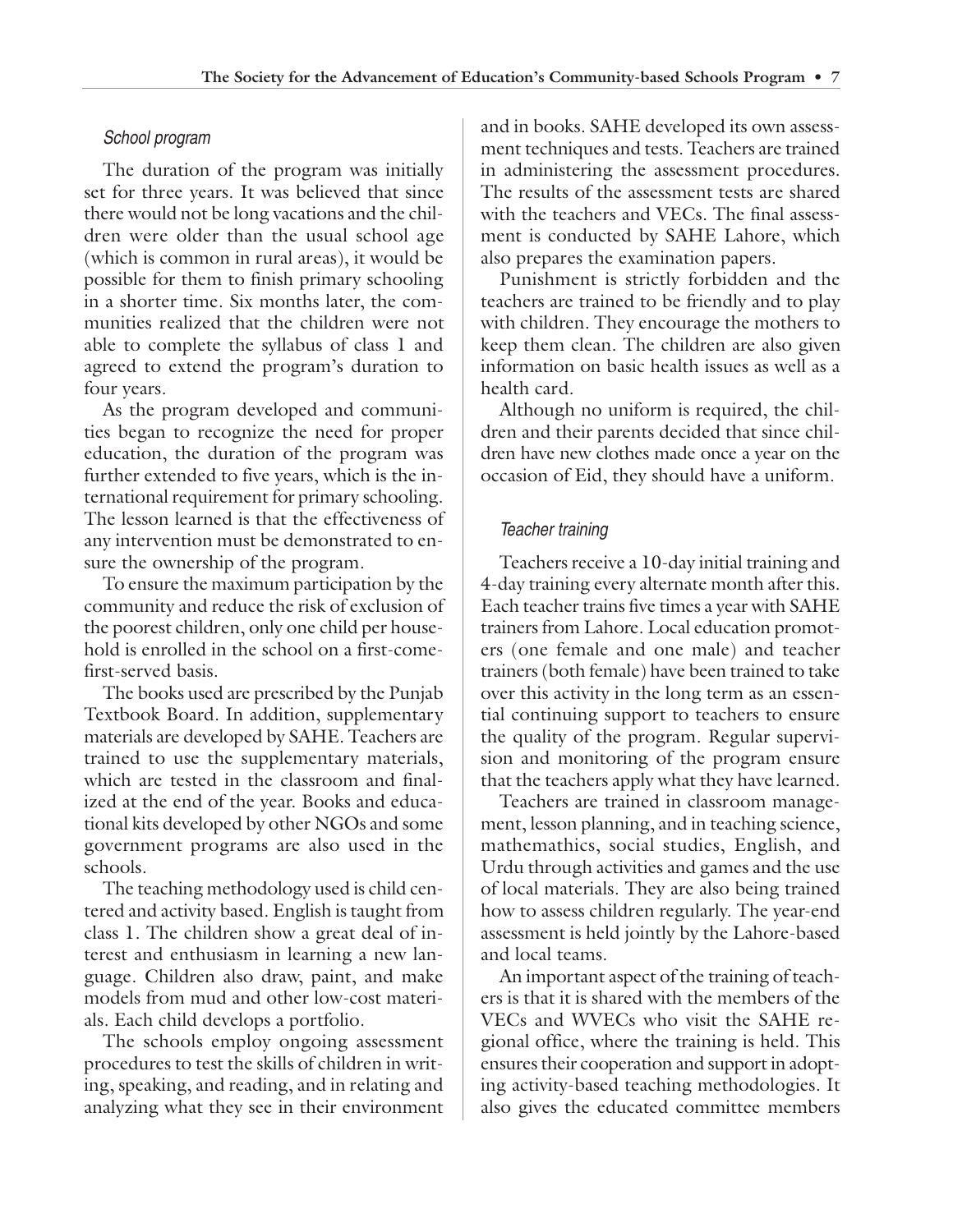the opportunity to follow up on the training in their own communities. Similarly, the VECs are encouraged to visit the schools during the assessment period. The teachers are encouraged to visit the children's homes and meet with mothers in the community.

An exposure visit of the female teachers from the Arifwala and Pakpattan schools was organized in June 1999, during which the teachers visited SAHE Lahore, Ali Institute of Education, and the Lahore Science Museum.

#### Human rights content in the school syllabus

Children learn about human rights using SAHE supplementary materials that discuss the Universal Declaration of Human Rights and the Convention on the Elimination of All Forms of Discrimination against Women. But because the government has not ratified human rights instruments such as the Convention, such international documents are not taught directly but are presented in training activities to allow participants (including teachers) to better understand the human rights issues involved.

#### Conclusion

How much SAHE has succeeded is difficult to assess as a follow-up program has not yet been created, although SAHE's own school program has limited follow-up activities. Changing the curriculum of schools is a difficult process. The students have to pass government examinations to be able to pursue further study. Thus, SAHE tries to teach human rights within the limited opportunities provided by the current curriculum.

But as far as the values of human rights are concerned (such as self-expression, right to ask questions without fear, and right to criticize), SAHE can boast some achievements. The children in its schools are more confident than those in others. The relationship among the children, teachers, and SAHE's team is friendly. The children can criticize SAHE's activities and teachers can collectively change SAHE's decisions that do not benefit the schools. They have even challenged the community and powerful groups within it regarding values imposed on the schools and the children.

Students, mostly girls, are encouraged to ask questions. In communities where even reading and writing are considered bad for girls and therefore for the community, children from SAHE schools organize Child Rights Day, role play, and act in front of big audiences.

In its own limited way, SAHE has bought some changes to schools.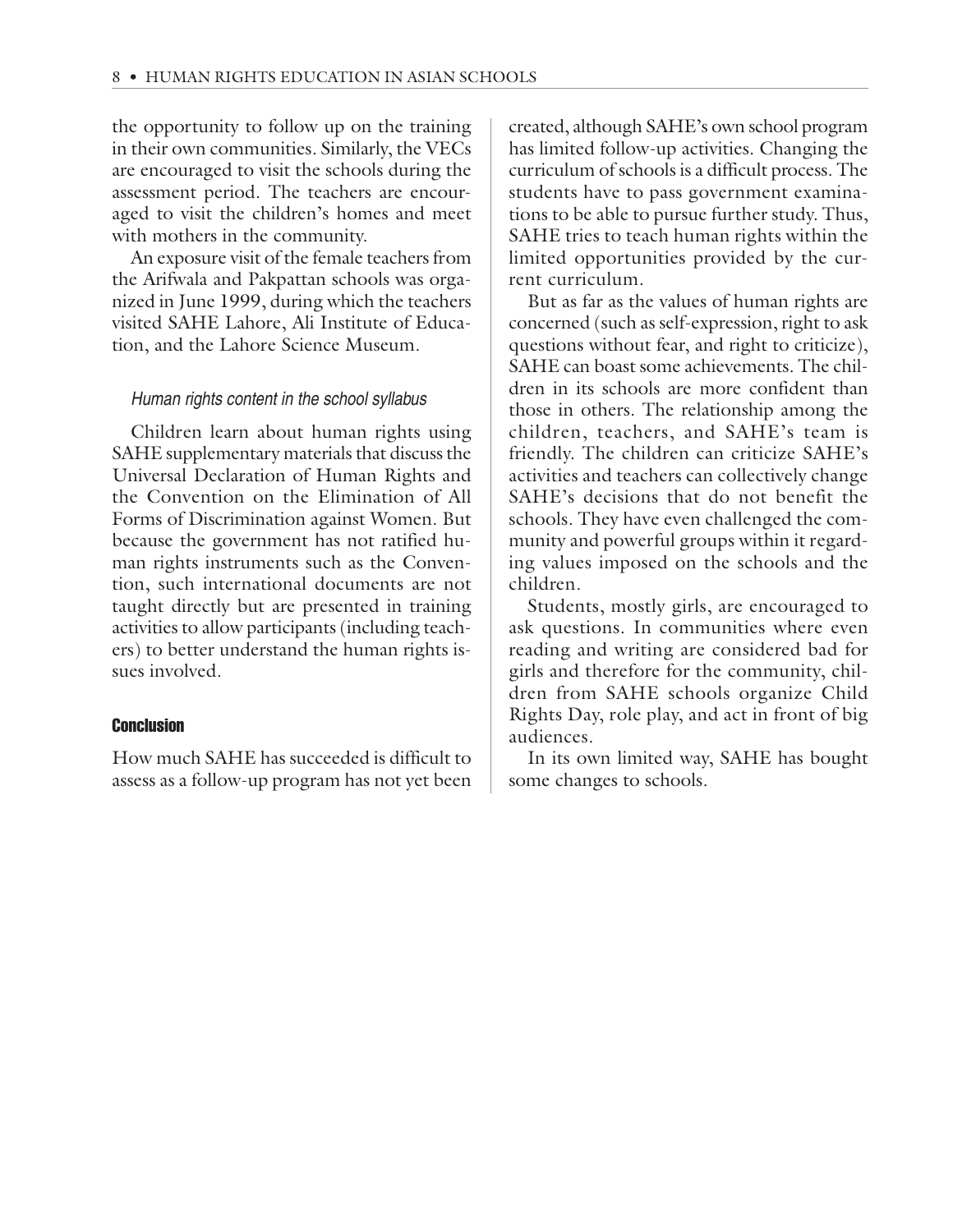# ANNEX 1 Three-day Workshop on Peace Education

#### **Objectives**

- Familiarize teachers and educators with the Universal Declaration of Human Rights and human rights movements.
- Acquaint participants with the causes and dynamics of human rights violations in Pakistan.
- Enable participants to understand how militarization and nuclearization lead to human rights violations.
- Enable participants to understand how the political economy of globalization affects people's fundamental rights.
- Enable teachers to teach peace concepts.
- Develop the definition of peace in collaboration with the participants.
- Give participants an idea about conflict and why it comes about, and guide them in making the idea accessible to children.
- Discuss methods such as story telling, role play, poetry, drama, etc.

#### **Session 1**

Kishwar Sultana introduced the workshop and SAHE. She highlighted the major areas of SAHE's work and its basic aim, which is to give quality education to all children. She also spoke about gender and rights.

Participants introduced themselves and spoke of their experiences and interests. At the beginning, some did not think they could create anti-war sentiment among their students merely by telling them the pros and cons of war. After the discussion, however, they became convinced of the possibility. They then developed a definition of peace. They also created symbols of peace such as the sea, birds, flowers, trees, and a picture of children playing peacefully.

#### **Session 2**

The resource person showed participants a few pictures depicting conflict and asked them why they thought it was happening. After examining pictures of people fighting, striking workers, and a man shot with a gun, for example, participants said that the conflicts occurred because people were unable to achieve their rights or were poor, jealous, unemployed, or dishonest, and that they all wanted to dominate each other.

The other activity involved self-analysis through brainstorming and drawing charts showing the self in relation to other institutions such as family, religion, education, and social structures. The resource person added that the mass media is also as powerfully influential as the judiciary and the law. She noted that each identity has an ideology and that the strongest institutions have their own interest behind these identities, which is to dominate the lower classes, manipulate resources, and create social prejudice.

#### **Session 3**

Participants were divided into three groups to discuss how to convey ideas to children. To teach religious tolerance, for example, they use the concept of the rainbow: in the same way that every color is equally important, so is every religion.